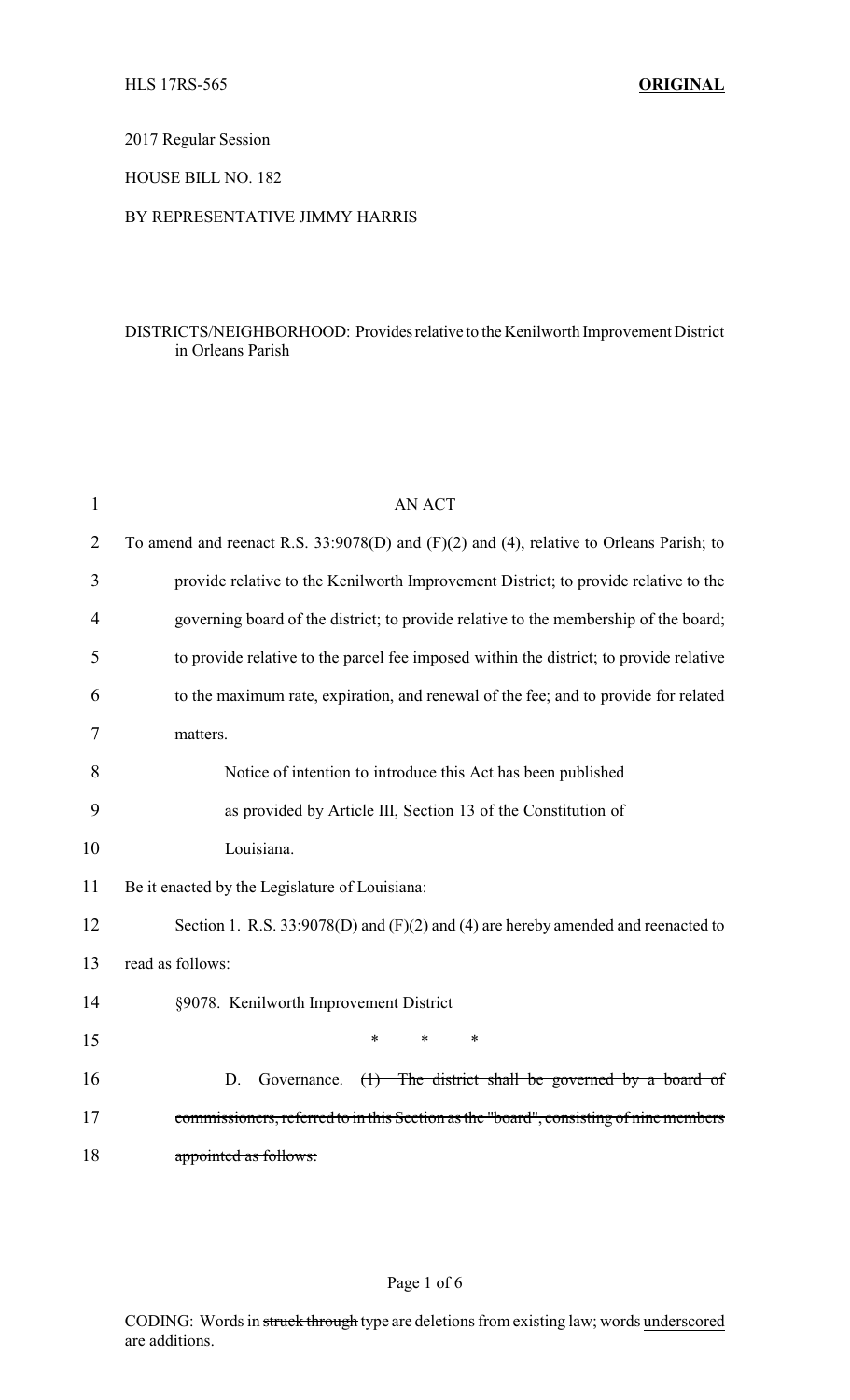| 1  | (a) The board of directors of the Kenilworth Civic and Improvement                      |
|----|-----------------------------------------------------------------------------------------|
| 2  | Association shall appoint five members, one of whom shall be the president of the       |
| 3  | Kenilworth Civic and Improvement Association.                                           |
| 4  | (b) The member or members of the Louisiana House of Representatives who                 |
| 5  | represent the area which comprises the district shall appoint one member.               |
| 6  | (c) The member or members of the Louisiana Senate who represent the area                |
| 7  | which comprises the district shall appoint one member.                                  |
| 8  | (d) The member or members of the city council of the city of New Orleans                |
| 9  | who represent the area which comprises the district shall appoint one member.           |
| 10 | (e) The mayor of the city of New Orleans shall appoint one member.                      |
| 11 | (2) Every member of the board shall be a property owner in or a resident of             |
| 12 | the district.                                                                           |
| 13 | $(3)(a)$ Members of the board shall serve two-year terms after initial terms as         |
| 14 | provided in Subparagraph (b) of this Paragraph.                                         |
| 15 | (b) Three members shall serve initial terms of one year, three shall serve              |
| 16 | initial terms of eighteen months, and three shall serve initial terms of two years, all |
| 17 | as determined by lot at the first meeting of the board.                                 |
| 18 | (4) Vacancies resulting from the expiration of a term or for any other reason           |
| 19 | shall be filled in the manner of the original appointment. Members shall be eligible    |
| 20 | for reappointment.                                                                      |
| 21 | $(5)$ The members of the board shall select from among themselves a                     |
| 22 | president and such other officers as they deem appropriate. The terms and               |
| 23 | responsibilities of officers shall be as provided in the bylaws of the board.           |
| 24 | (6) All members of the board, including the officers of the board, shall be             |
| 25 | voting members.                                                                         |
| 26 | (7) The members of the board shall serve without compensation but shall                 |
| 27 | receive reimbursement for reasonable expenses directly related to the governance of     |
| 28 | the district.                                                                           |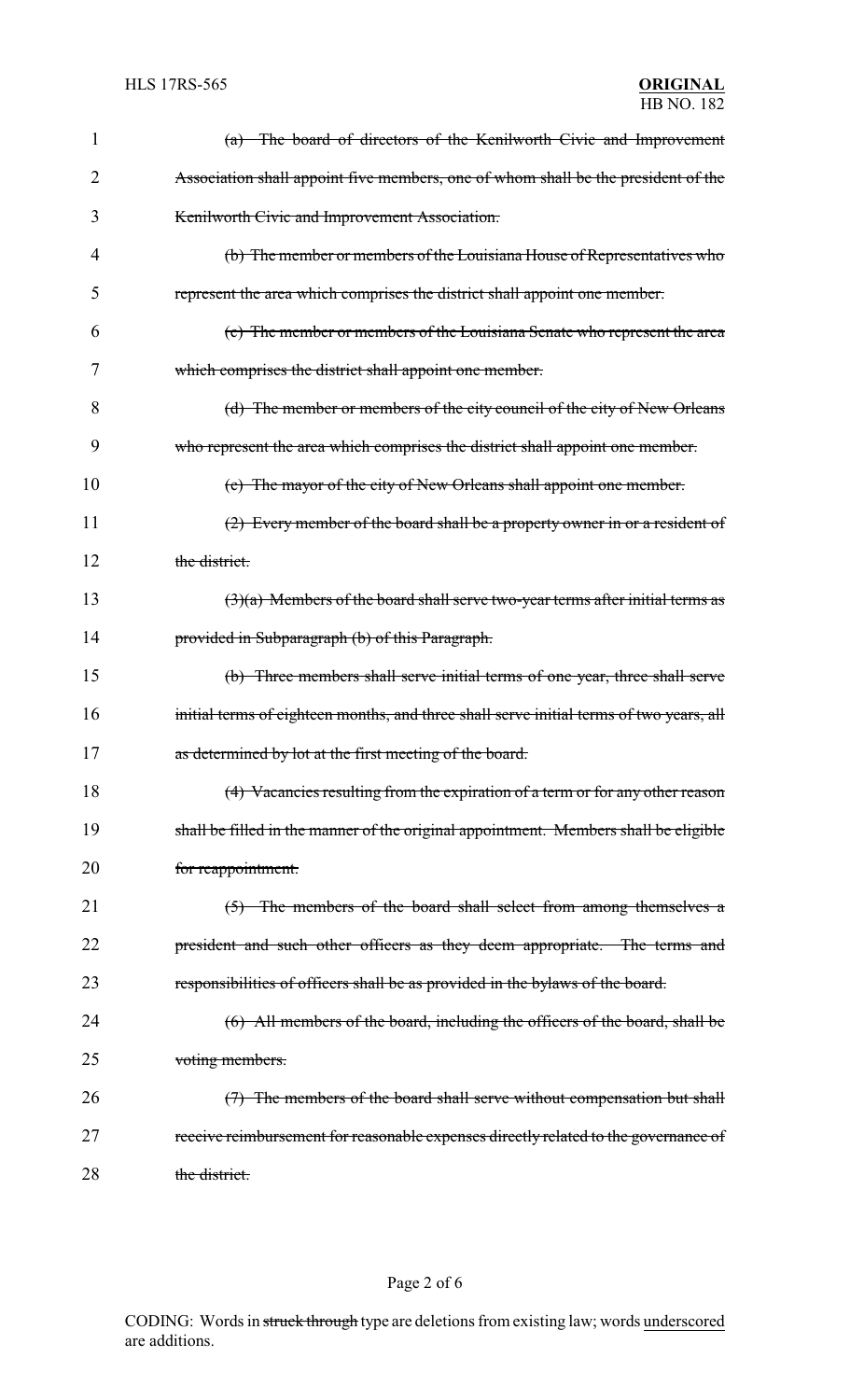| $\mathbf{1}$   | The district shall be governed by the members of the board of directors<br>(1)            |
|----------------|-------------------------------------------------------------------------------------------|
| $\overline{2}$ | of the Kenilworth Civic and Improvement Association, referred to in this Section as       |
| 3              | the "board".                                                                              |
| 4              | The members of the board shall select from among themselves a<br>(2)                      |
| 5              | president and such other officers as they deem appropriate. The terms and                 |
| 6              | responsibilities of officers shall be as provided in the bylaws of the board.             |
| 7              | (3) A majority of the members of the board shall constitute a quorum for the              |
| 8              | transaction of business.                                                                  |
| 9              | The members of the board shall serve without compensation but shall<br>(4)                |
| 10             | receive reimbursement for reasonable expenses directly related to the governance of       |
| 11             | the district.                                                                             |
| 12             | The board shall adopt such rules and regulations as it deems necessary<br>(5)             |
| 13             | or advisable for conducting its business affairs. It shall hold regular meetings as shall |
| 14             | be provided in the bylaws and may hold special meetings at such times and places          |
| 15             | within the district as may be prescribed in the bylaws.                                   |
| 16             | The board shall keep minutes of all meetings and shall make them<br>(6)                   |
| 17             | available through the board's secretary to residents of the district.                     |
| 18             | The monies, funds, and accounts of the district shall be in the official                  |
| 19             | custody of the board.                                                                     |
| 20             | *<br>∗<br>∗                                                                               |
| 21             | F. Parcel fee.                                                                            |
| 22             | ∗<br>∗<br>∗                                                                               |
| 23             | (2) The fee shall be a flat fee and shall be imposed on each parcel located               |
| 24             | within the district. The amount of the fee shall be two hundred not exceed two            |
| 25             | hundred twenty-five dollars per parcel per year.                                          |
| 26             | *<br>$\ast$<br>∗                                                                          |
| 27             | $(4)(a)$ The fee shall be imposed only upon request to the city of New Orleans            |
| 28             | by the board by duly adopted resolution and only after the question of its imposition     |
| 29             | has been approved by a majority of the registered voters of the district voting on the    |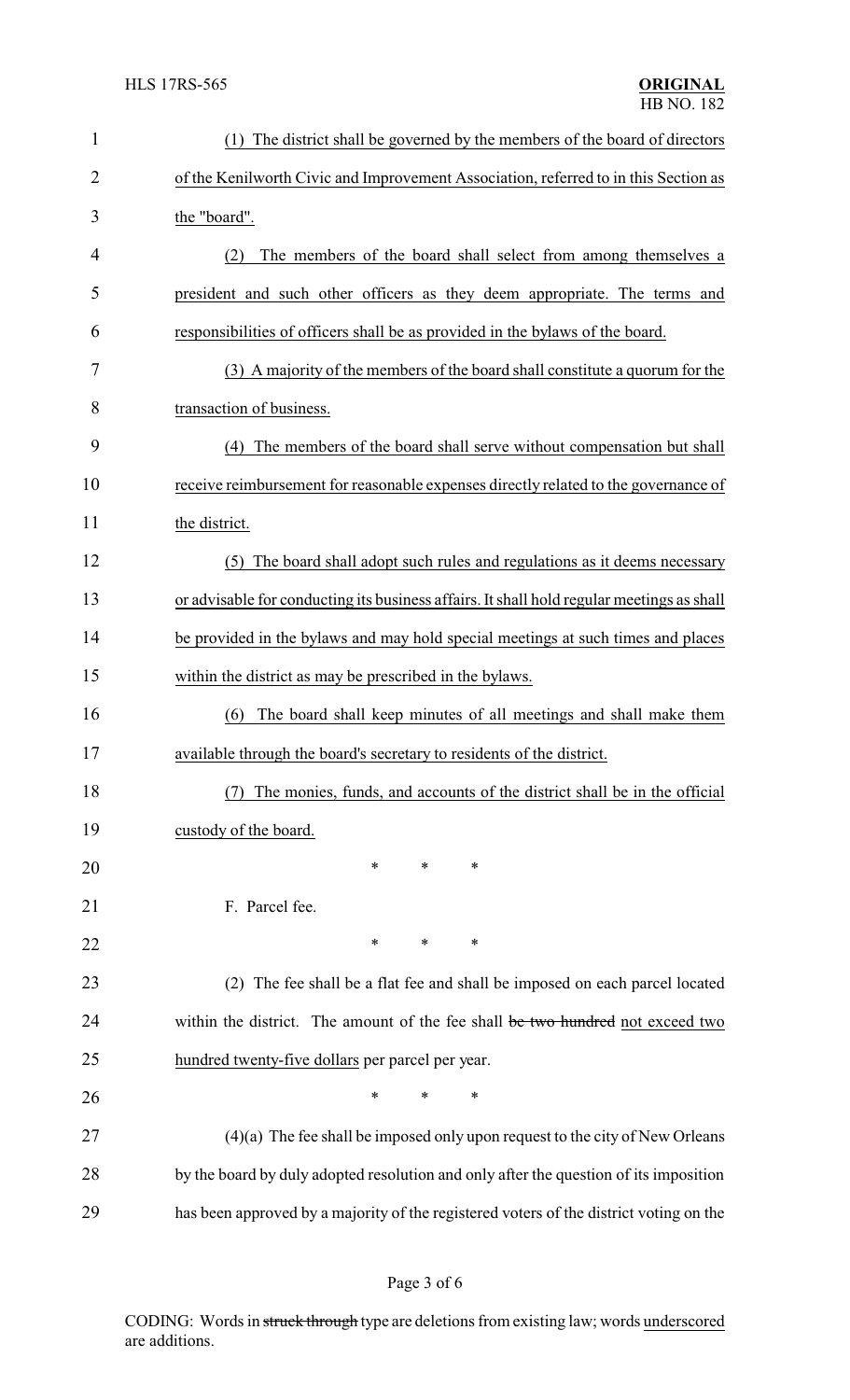proposition at an election held for that purpose at the same time as a regularly scheduled election in the city of New Orleans and conducted in accordance with the Louisiana Election Code. The amount of the fee may be changed by duly adopted resolution of the board, not to exceed the maximum amount authorized by this Subsection and approved by the voters. No other election shall be required except as provided in this Paragraph. (b) The initial election on the question of the imposition of the fee shall be held at the same time as the regularly scheduled election in the city of New Orleans to be held on November 2, 2004, or if not held on that date, it shall be held at the same time as a regularly scheduled election in the city of New Orleans held after that 11 date. 12 (c)(b) The fee shall expire on December 31, 2010, but the fee may be 13 renewed, the amount of the fee provided in Paragraph (2) of this Subsection may be 14 changed, or a maximum fee amount in excess of the amount of the fee provided in 15 Paragraph (2) of this Subsection may be established, if approved by a majority of the registered voters of the district voting on the proposition at an election held for that 17 purpose in accordance with the Louisiana Election Code. If the fee is renewed, if the 18 amount of fee is changed with voter approval, or if a new maximum fee amount is established, the term of the imposition of the fee shall be as provided in the proposition authorizing such renewal, change in fee amount, or maximum fee amount, not to exceed eight years. If a new maximum fee amount is established as 22 provided in this Subparagraph, the amount of the fee shall be determined and such amount may be changed by duly adopted resolution of the board without the necessity of an election, provided that the fee amount shall not exceed the maximum fee amount and the term of imposition shall not exceed the term of imposition 26 established with voter approval. at the end of the term provided for in the proposition authorizing the fee, not to exceed eight years, but may be renewed as provided in Subparagraph (a) of this Paragraph. Any election to authorize the renewal of the fee shall be held at the same time as the regularly scheduled election in the city of New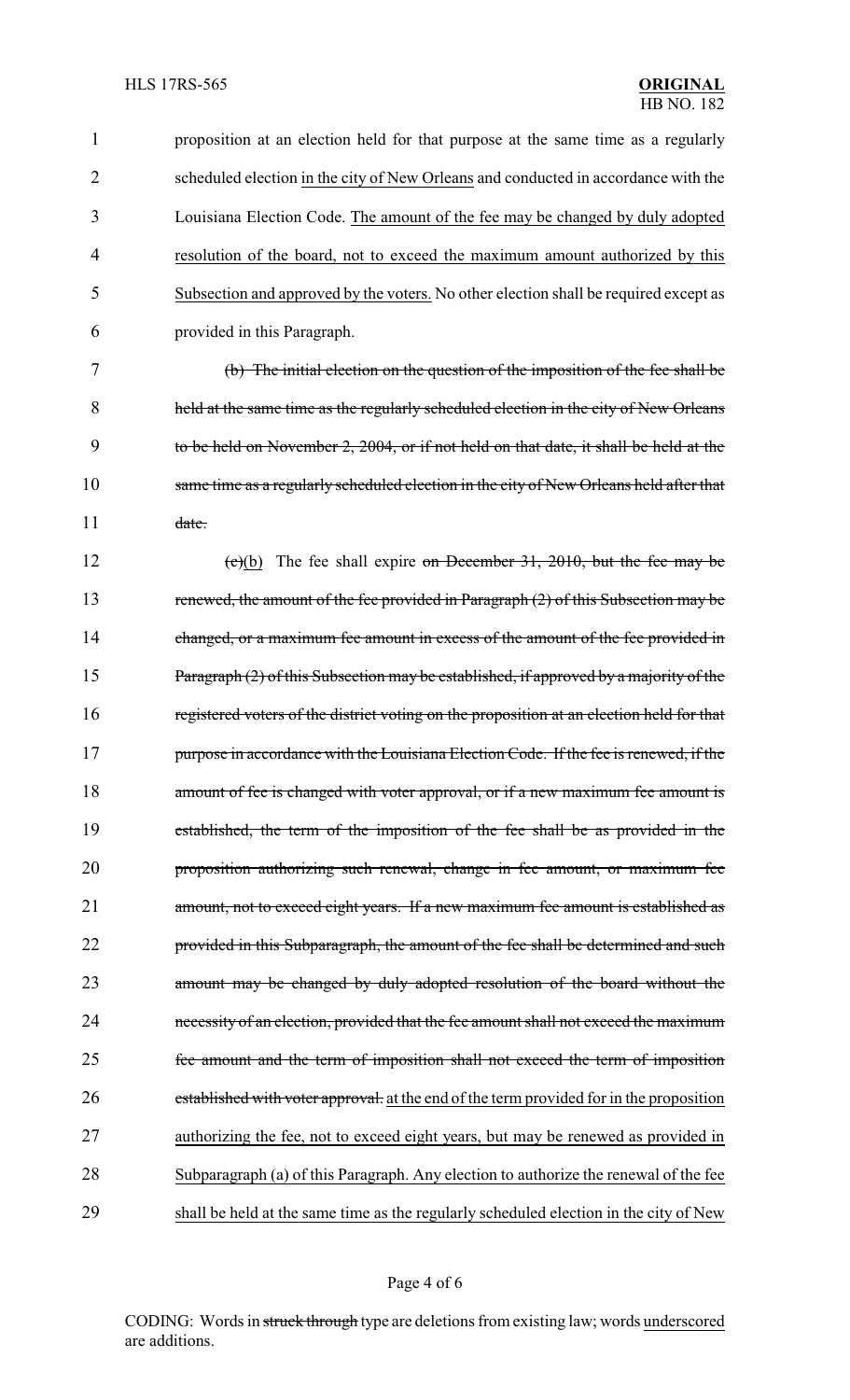| 1              | Orleans. If renewed, the term of the imposition of the fee shall be as provided in the        |
|----------------|-----------------------------------------------------------------------------------------------|
| $\overline{2}$ | proposition authorizing such renewal, not to exceed eight years.                              |
| 3              | $\ast$<br>$\ast$<br>*                                                                         |
| 4              | Section 2. The terms of the members of the board of commissioners of the                      |
| 5              | Kenilworth Improvement District in office on the effective date of this Act shall terminate   |
| 6              | on such date; however, such members shall remain in office until all members of the board     |
| 7              | of directors of the Kenilworth Civic and Improvement Association take office.                 |
| 8              | Section 3. This Act shall become effective upon signature by the governor or, if not          |
| 9              | signed by the governor, upon expiration of the time for bills to become law without signature |
| 10             | by the governor, as provided by Article III, Section 18 of the Constitution of Louisiana. If  |
| 11             | vetoed by the governor and subsequently approved by the legislature, this Act shall become    |
| 12             | effective on the day following such approval.                                                 |
|                |                                                                                               |

## DIGEST

The digest printed below was prepared by House Legislative Services. It constitutes no part of the legislative instrument. The keyword, one-liner, abstract, and digest do not constitute part of the law or proof or indicia of legislative intent. [R.S. 1:13(B) and 24:177(E)]

| HB 182 Original<br>2017 Regular Session | Jimmy Harris |
|-----------------------------------------|--------------|
|-----------------------------------------|--------------|

**Abstract:** Provides relative to the parcel fee imposed within the Kenilworth Improvement District in Orleans Parish.

Present law creates the Kenilworth Improvement District in Orleans Parish as a political subdivision of the state for the purpose of promoting, encouraging, and enhancing the security, beautification, and overall betterment of the district. Provides for district boundaries.

Proposed law retains present law.

Present law provides that the district is governed by a nine-member board of commissioners as follows:

- (1) Five members appointed by the board of directors of the Kenilworth Civic and Improvement Assoc., one of whom must be the president of the assoc.
- (2) One member appointed by the member(s) of the La. House of Representatives who represent the area which comprises the district.
- (3) One member appointed by the member(s) of the La. Senate who represent the area which comprises the district.
- (4) One member appointed by the member(s) of the city council of the city of New Orleans who represent the area which comprises the district.